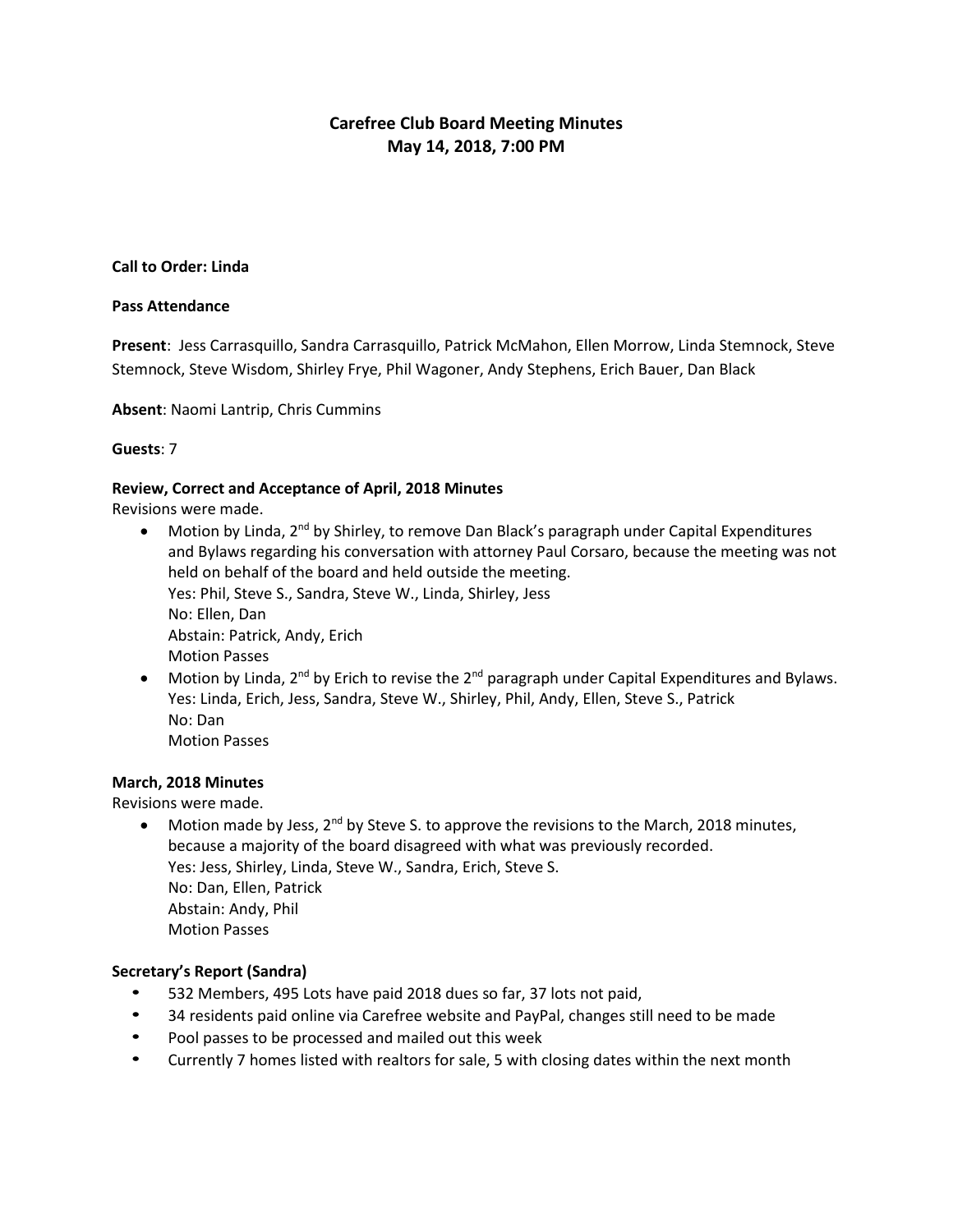# **Treasurer's Report (Linda)**

• Status of 2017 tax return: Comer Nowling and Associates filed an extension

• AT&T guard shack phone line established for Memorial Day weekend Income and Expense Statement (April):

- Received over 72% of member assessments (\$385 for 2016 and 2017)
- As of May 11, collections are over 90% (48 lots outstanding)
- Lights and signs collected \$1,082; over \$1,500 to date

Concessions income reflects extra pool passes purchased by members

Balance Sheet Statement (April):

- \$32,272.85 (from January minutes) transferred from general fund to reserves
- \$21,974.42 (from Bloomfield) transferred to PNC money market account
- Once funds are transferred, lights and signs fund will be over \$9,600 and money market account will be close to \$130,000.
- PayPal receipts over 2 dozen

Motion to approve March, 2018 financial report made by Patrick, 2<sup>nd</sup> by Linda Yes: Jess, Sandra, Patrick, Ellen, Linda, Steve S., Steve W., Shirley, Phil, Andy, Erich No: none Abstain: Dan Motion Passes

## **Committee Reports**

## **Pool (Linda)**

- The filling of the main pool started this morning. Diving board will be alright for the summer. Gutter installation was completed. Work on the restrooms continues on schedule. The health department will have their training session the week prior to opening day.
- Linda informed the board that she approved a request from an original owner to rent the pool along with their clubhouse rental on May 25, 8-10PM, one day before the pool officially opens.

## **Grounds (Jess)**

- Kapp's completed the lawn treatment for the entire grounds on May 10, 2018.
- West basketball court has been resurfaced and is ready for use.
- Tennis Court Project: still working on collecting bids for the job.

## **Newsletter (Ellen)**

• Newsletter went out and looks good. \$45.12 expense. Next newsletter will go out July 15, request all information submitted to Ellen by July 1.

## **Activities (Linda)**

 Next event will be ice cream social on May 27. Summer plans include 2-3 kids pool games, two summer parties, and additional events scheduled throughout the summer.